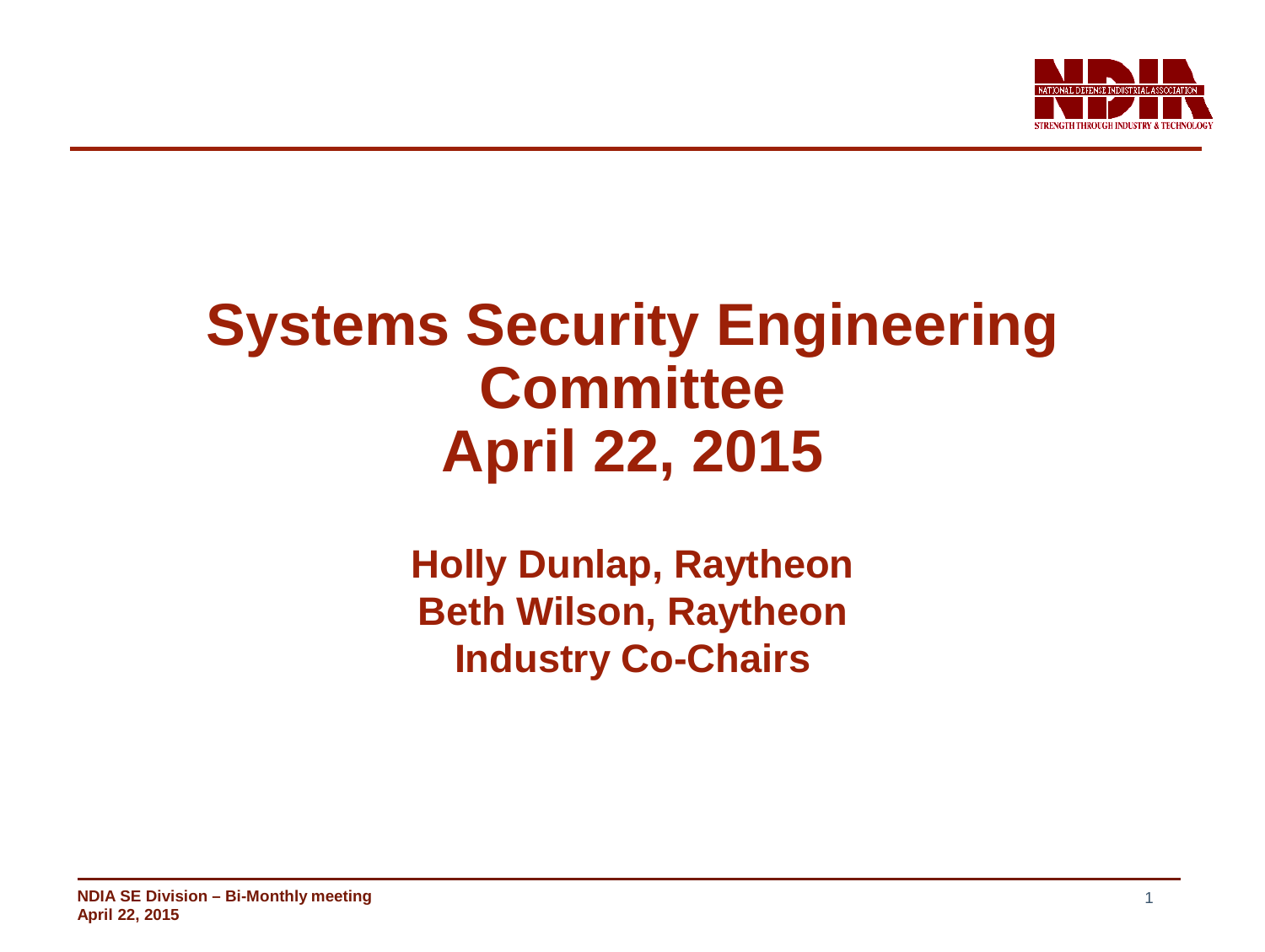# **Summary of SSE Committee 2015 Achievements, Current Efforts, & Plans**



|                 | <b>Topic</b>                                                    | <b>Activity</b>                                                                                                                                                                                                                                                                                                                                                                  |
|-----------------|-----------------------------------------------------------------|----------------------------------------------------------------------------------------------------------------------------------------------------------------------------------------------------------------------------------------------------------------------------------------------------------------------------------------------------------------------------------|
| 59<br>ၯ         | <b>Industry perspective</b>                                     | Developed industry perspective reports on "Suggested Language to<br>Incorporate System Security Engineering for Trusted Systems and Networks<br>into Department of Defense Requests for Proposals; January 2014" (2)<br>companies provided reports directly to OSD SE, Deputy for System Security<br>and PP in 2014. - Request a DASD(SE) response to perspectives<br>submitted. |
|                 | <b>INCOSE &amp; NDIA SSE</b><br><b>Education &amp; Training</b> | Testing framework and competency model using SSE. Provided input to<br>INCOSE / NDIA Education and Training committee. Update will be provided<br>at the April 22, SSE Committee meeting                                                                                                                                                                                         |
|                 | <b>Metrics Project</b>                                          | 1 Day Systems Security Metrics Workshop October 27th at NDIA facility in<br>Ballston, VA. Notes provided to attendees, January 2015.                                                                                                                                                                                                                                             |
|                 | <b>SSE Committee Meeting</b>                                    | Afternoon meeting following the April 22nd SED meeting. See draft agenda.                                                                                                                                                                                                                                                                                                        |
|                 | <b>INCOSE SSE Committee</b>                                     | <b>INCOSE SSE Committee has interest in joining the NDIA SSE Committee</b><br>Metrics Project. Potential collaboration opportunity at the INCOSE July 13-<br>16th workshop. Details TBD.                                                                                                                                                                                         |
| $\Omega$<br>SEI | <b>Developmental Test and</b><br><b>Evaluation</b>              | 2015: Cyber testing guideline connections to Program Protection Planning<br>NDIA DT&E Committee to join the SSE Committee Metrics Project                                                                                                                                                                                                                                        |
|                 | <b>Liaison to Trusted</b><br><b>Microelectronics</b>            | Request more information on liaison role, responsibilities, and engagements.<br>Potential candidate identified. Working through details with Kaye Ortiz.                                                                                                                                                                                                                         |
|                 | <b>NDIA SE Division - Bi-Monthly meeting</b><br>April 22, 2015  | 2<br><b>Completed</b><br><b>Proposed</b><br><b>Current</b>                                                                                                                                                                                                                                                                                                                       |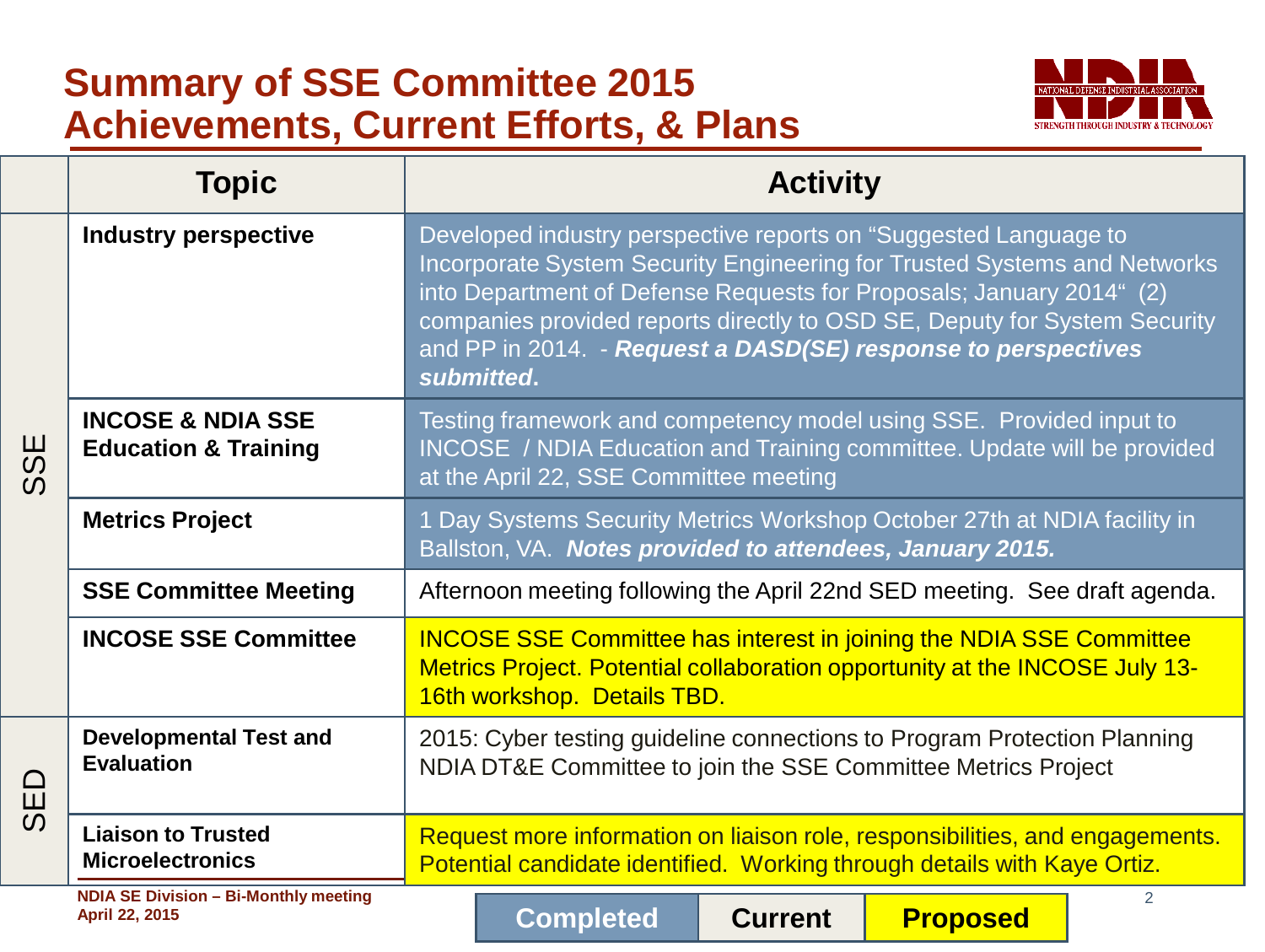# **SSE Committee - 2015 Task Plan Projects Working Group**



# **Projects in progress 2015:**

- **Metrics Project**
	- Joint effort with NDIA SSE and DT&E
	- Interest from INCOSE SSE in collaboration opportunities.
- **NDIA SE SSE Conference Track**

### **Deliverables/Products**

- **System Security Metrics White Paper** 
	- **A Framework for Evaluating System Security Risk.**
	- **Planned for completion and presentation by NDIA SE Fall Conference.**

## **Schedule / Resources**

- **SSE Committee Meeting April 22nd**
- **Collaboration opportunity with INCOSE SSE July 13- 16, Seattle, WA** 
	- **Virtual meeting opportunities**
- Investigated liaison opportunity with Trusted Microelectronics. Investigation realized an individual trusted microelectronics company was seeking methods to communicate with DASD(SE). No further action required.

## **Issues / Concerns:**

- **Request DASD(SE) & Service Update on PPP and SSE.**
	- Congress
	- 2015 Science Advisory Board Studies Related to PPP & SSE Topics
	- JFAC
	- Organizational Changes
	- New or Planned Initiatives

#### **Holly.Dunlap@Raytheon.com**